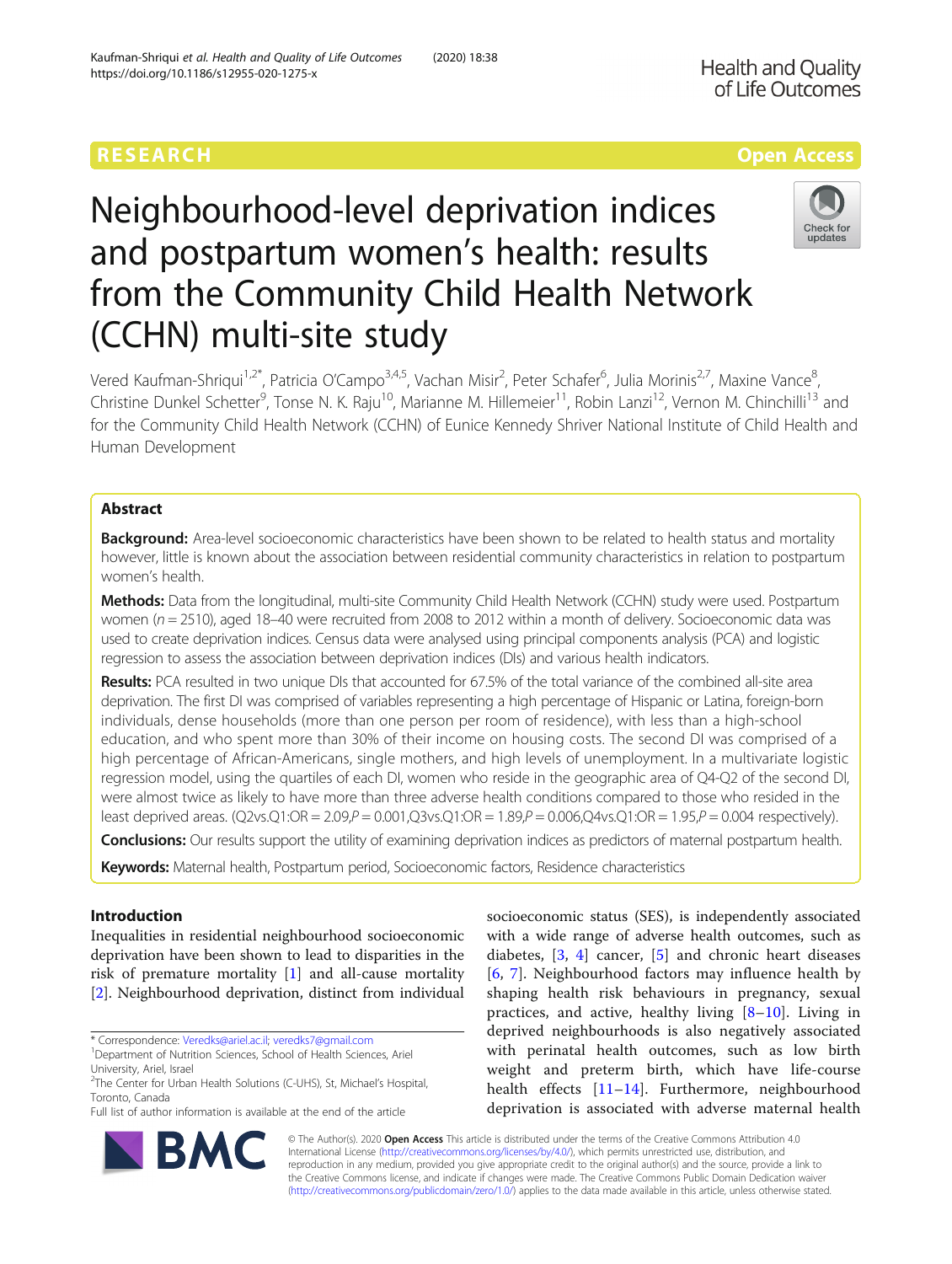during pregnancy, including inadequate weight gain and pregnancy-induced hypertension [\[11](#page-8-0)]. It is not known, however, whether neighbourhood contextual features impact maternal postpartum health.

The postpartum period poses physical and emotional challenges for women; nearly 70% of women report at least one physical health problem within the first 12 months postpartum [\[15\]](#page-8-0). Adverse health outcomes during this period can affect women's ability to function and care for their newborn, as well as influencing future fertility and productivity  $[16]$  $[16]$  $[16]$ . Most research on postpartum health has examined maternal mental health and/or chronic disease and focused on individual-level health behaviours (e.g., smoking) and general SES factors such as poverty and maternal low education [\[17\]](#page-8-0). Neighbourhood deprivation may be of greater concern for women during the postpartum period in Western societies, especially for women who live alone, with little or no help for domestic work and childcare. If they also lack easy access to adequate community and physical resources and services, the burden of deprivation can be worse, preventing women from maintaining a healthy lifestyle [[18](#page-8-0)].

Neighbourhood socioeconomic indicators are widely used in maternal and child health (MCH) research to assess neighbourhood characteristics and adversity [[18](#page-8-0), [19](#page-8-0)]. However, a wide variety of variables has been used [[20](#page-8-0)]. The most common measures reported in MCH research [[13](#page-8-0), [18,](#page-8-0) [19](#page-8-0)] include income/poverty [[21](#page-8-0)] employment, [[21](#page-8-0)–[23\]](#page-8-0) family composition, [\[20\]](#page-8-0) and area racial composition [\[24\]](#page-8-0). Findings, from various sites in the USA show that women living in neighbourhoods with high unemployment, low education, poor housing and high poverty had increased odds of preterm birth, low birth weight and small for gestational age [[21](#page-8-0), [23](#page-8-0), [24](#page-8-0)]. Less commonly reported variables include housing quality and crowding, [\[23\]](#page-8-0) education, [[25](#page-8-0)] occupation, [[26](#page-8-0)] and immigration [\[27\]](#page-8-0). Suggested explanations for the role that thouse variables have is associasion with health emphasize the presence of resources, amenities and infrastructure to accommodate the interests and activities of for instance, more highly educated groups (e.g., the presence of high quality schools, recreation facilities, and access to grocery stores) [\[21\]](#page-8-0). Previous studies have examined both individual-level socioeconomic factors [[13](#page-8-0)] and composite [[28](#page-8-0)] or generated indices [[13](#page-8-0), [21](#page-8-0), [23\]](#page-8-0). While indices allow the shared and total variance of correlated socioeconomic factors to be accounted for, individual factors allows for the identification of each indicator's unique contributions, and miss the more complex and often, less intuitive associations to additional socioeconomic factors. Since there is limited research on the contextual determinants of MCH, it is necessary to broadly explore neighbourhood characteristics based on theoretical explanations [[12](#page-8-0), [21\]](#page-8-0). Traditional approaches to MCH disparity have not included the knowledge and perspective of community residents most affected by the research and do not appear to be theoretically associated with the research outcomes.

In this paper, we have used data from a multi-site study, the Community Child Health Network (CCHN) study, to develop specific neighbourhood deprivation indices (represented by principal components). We hypothesized that higher neighborhood adversity would be associated with higher prevalence of adverse health conditions.

# **Methods**

# Study population

The CCHN is a collaborative partnership of five university departments and community partners. The following study sites were included in our sample: Washington, D.C.; Baltimore, Maryland; Los Angeles County, California; Lake County, Illinois; and seven counties in eastern North Carolina (Pitt, Greene, Washington, Tyrell, Martin, Bertie, and Edgecombe). CCHN developed a Preconception Stress and Resiliency Pathways (PSRP) model by building local and multi-site community-academic participatory partnerships that reviewed relevant findings diverse disciplinary and community perspectives; and identified the major themes of stress and resilience among women within the context of families and communities [[29](#page-8-0)]. The original sample size calculation of the CCHN study is described elsewhere [[30](#page-9-0)]. Participants were recruited using a population-based sampling method. Inclusion criteria were maternal age 18–40 years; self-identification as either "Black or African American", "Hispanic or Latina", or "White"; residence in the study catchment areas; and birth of an infant at ≥20 weeks gestation. Socioeconomically disadvantaged mothers and those delivering preterm infants were oversampled. Exclusion criteria were the inability to understand English or Spanish or to provide informed consent, child birth order of 4th or higher, residence in the study area < 6 months, incarceration or other circumstances preventing study participation, or plans for surgical sterilization after birth. Ethics approval was sought from and given by the respective Research Ethics Boards at the institutions affiliated with each of the PIs in the five study sites, a written informed consent was obtained for the participants, which included permission to access medical records of the mother and newborn.

## Neighbourhood deprivation

The process by which the CCHN Community Committee members (community PIs and Co-Investigators) selected variables was informed by indicators from previous research [[12,](#page-8-0) [19,](#page-8-0) [30](#page-9-0)] and the community experience of the Committee members. First, the Committee developed an initial listing of broad categories of interest; the CCHN Data Coordination and Analysis Centre (DCAC) then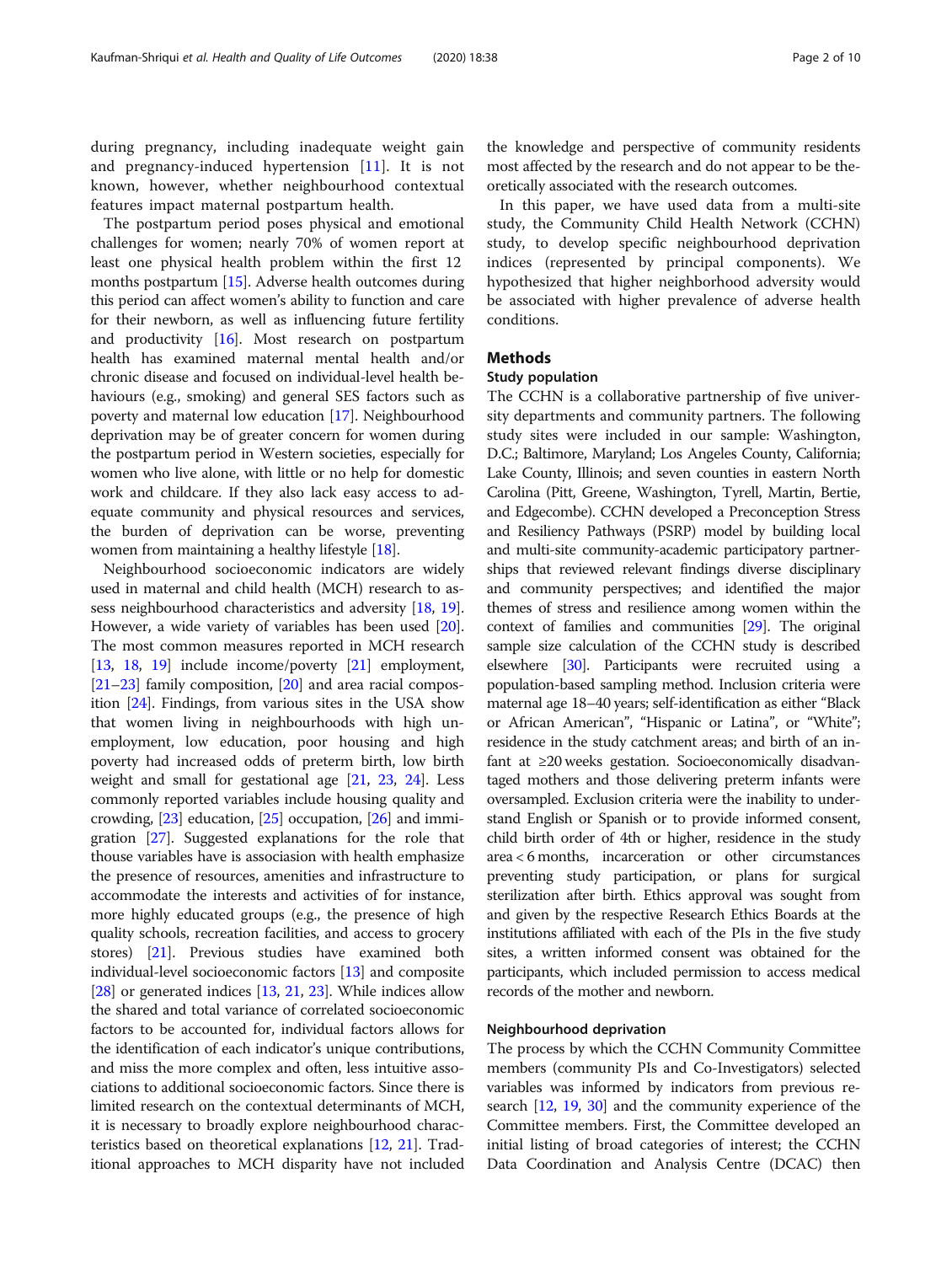provided the corresponding descriptions of 2006–2010 American Community Survey (ACS) variables and each ACS variable was reviewed to determine whether it captured a community-level factor that could plausibly be associated with stress and related health outcomes.

Variables recommended as high priority by the CCHN Community Committee were derived from the census data to develop the DIs. Eligible participants' home addresses were geo-referenced, assigning the address to the block (street segment) level. Seven socioeconomic and demographic domains were chosen, including poverty, housing, employment, education, immigration, area racial composition and sex composition (men-to-women ratio). In total, 14 census variables were created to represent the seven domains and analysed using principal component analysis (PCA).

## Health outcomes

We examined six health outcomes that were chosen by the CCHN being components of maternal allostatic load (a composite biomarker index of cumulative stress that can lead to disease outcomes and health disparities), [[29,](#page-8-0) [31](#page-9-0)] and tested those measures in relation to neighbourhood deprivation. (1) Body mass index (BMI): Weight in pounds and ounces and height in inches were measured using standardized equipment and procedures and compared to a National Heart, Lung and Blood Institute (NHLBI) chart to determine BMI. (2) Waist-to-hip ratio (WHR): Waist and hip circumferences were measured while standing and recorded to the nearest centimetre, and the ratio of the two values was calculated. (3) Systolic and (4) diastolic blood pressure: Blood pressure readings were recorded while participants were seated using standardized digital sphygmomanometers (5) Glycosylated haemoglobin and (6) HDL cholesterol: Blood was collected and analysed for glycosylated haemoglobin (A1c) (%) and HDL cholesterol (mg/dL). All assays were performed on blood spots by a commercial Cleo approved reference laboratory (ZRT) Laboratory, Beaverton, OR ([www.zrtlab.com](http://www.zrtlab.com)), except in the early months of the study when cholesterol was analysed in the field using Cholestech LDX. A composite score was computed using a cumulative count, ranging from 0 to 6, indicating at or above the following clinical cutoff values. BMI ≥30, WHR ≥0.8, [[31](#page-9-0), [32\]](#page-9-0) A1c ≥5.6, [[33](#page-9-0)] average systolic blood pressure (SBP) ≥135, average diastolic blood pressure (DBP) ≥85, [[34](#page-9-0), [35\]](#page-9-0) and HDL cholesterol ≤40 [\[36,](#page-9-0) [37](#page-9-0)]. This composite score was then dichotomized to create a higher risk group (composite scores of 3–6) and a lower risk group (scores of  $0-2$ ).

# Stress outcomes

Two stress outcome variables were selected for analysis based on the Community Committee's recommendations and tested for their association with the DIs. Financial stress was calculated as a composite score based on the sum of five questions, providing a score ranging from 0 to 5, with 5 being the greatest financial strain. Perceived stress was a composite score (range 0–40) based on ten questions, with 40 being the greatest perceived stress.

# Statistical analyses

Statistical analyses were performed using SAS version 9.3. Dimension reduction was conducted using PCA, a method frequently used in neighbourhood-level research to create sociodemographic indices for inclusion in statistical models [\[18](#page-8-0)]. All 14 census variables which represented the seven socioeconomic domains were analysed using PCA procedure. PCA captures the total arealevel variance explained by the selected variables, with the factor loadings representing the correlation between the variable and the factor. Variables were included based on the a priori condition that correlations be greater than 0.5. We calculated quartile cut points (Q1– Q4) from the continuous DI measures for all CTs, with Q1 being the least deprived area in the CT and Q4 being the most deprived. Associations between the selected health outcomes and the principal component (PC) loadings were examined using logistic regression models. For the continuous stress outcomes, a generalized linear model (GLM) was fitted. Each model's goodness-of-fit was checked by the Hosmer–Lemeshow test, and the model with the best fit was chosen. Confidence intervals (95% CI) and  $P$ -values < 0.05 were considered statistically significant.

## Results

The CCHN study consisted of data collection on 2638 mothers measured at three time points (7914 observations). After removing observations missing data on census tracts and counties (1876) and mothers who had the same residential location throughout the study (4915), our final sample included 1123 observations uniquely identified, for these, DIs were created at the CT and county level (Fig. [1](#page-3-0)).

Socioeconomic characteristics of the study sites are presented in Table [1.](#page-4-0) CTs had population counts ranging from a mean of 4823 in NC to 3532 in Baltimore.

Significant variability was observed for the derived sociodemographic census variables. On average, Los Angeles (LA) County, California, appeared to be the most economically deprived, with 20.5% of families with children under 18 lived at ≤130% of the federal poverty line and 52.6% of households had housing costs exceeding 30% of household income. The CTs with the highest percentages of foreign-born residents (35%) were also in LA County. Race and ethnic composition varied across sites; for example, 65.9% of the population in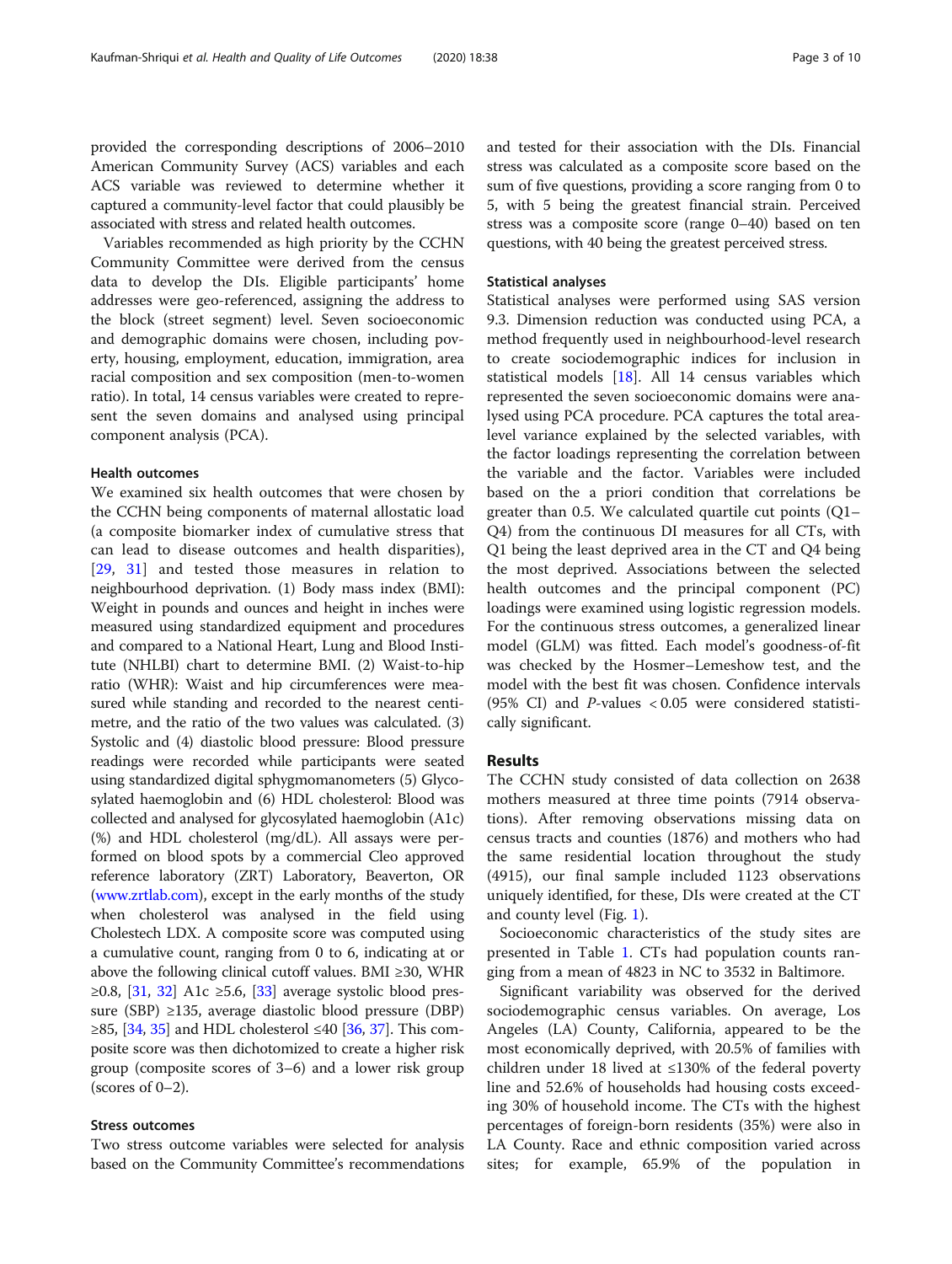<span id="page-3-0"></span>

Washington, D.C. CTs was black and African American, whereas 45.6% of the population in LA County CTs was Hispanic or Latina.

# Generation of indices

Two poverty-related variables loaded equally in the first stage of the DIs generation:(1) the percentage of households with children under 18 living in poverty, and (2) the percentage of renter-occupied units with gross rent higher than 50% of income in the CT. In order to produce unique DIs, these variables were not included in the second stage of the PCA. Two additional variables (% of males 18–44, % of housing units lacking complete plumbing) were not entered in the second stage, since they loaded lower than 0.2 on the first two DIs. PCA performed on the remaining variables generated two final indices capturing unique characteristics of the study population. Factor loadings are presented in Tables [2](#page-5-0) and [3](#page-5-0). The two indices accounted for 67.5% of the total variance, the first index accounted for 43.3% of the total variance, and the second index added 24.2%. (Fig. [2\)](#page-6-0) A third component that added 8.0% to the explained variance was not retained.

The first DI correlated highly with areas characterized by high percentages of Hispanic and foreign-born residents with less than a high-school education (men and women ≥25 years), living in crowded housing, and spending more than 30% of their income on housing. The second DI correlated highly with areas characterized by high percentages of Black residents, single mothers, and parental unemployment.

Significant differences in socioeconomic heterogeneity in the all-site DI by each of the five study areas. DIs ranged from − 1.63 to 3.91, with the DI for the smallest site, North Carolina (91 CTs), having an average factor loading of − 0.59, and largest site, LA County (381 CTs), having an average loading of 0.82. The second DI had an average score of − 0.71 in Lake County, compared to 0.56 in Washington, D.C. These values indicate that the DIs were consistent across study areas, despite significant geographic and sociodemographic variability.

The deprivation indexes were examined for their association with maternal financial stress and perceived stress. Women in the third quartile of DI2 were at twice the risk of reporting life-long financial stress compared to women in the lowest quartile  $(OR = 2.08, 95\% \text{ CI} =$ 1.34–3.22,  $p = 0.001$ ). Women in the second quartile of DI2 had 1.6 times the risk of reporting life-long financial stress compared to women in the lowest quartile  $(OR =$ 1.61, 95% CI = 1.03–2.56,  $p = 0.04$ ). Women in the third quartile of DI1 had significantly less perceived stress than women in the most deprived quartile  $(Est = -1.26,$  $p = 0.04$ ). Women in the second quartile of DI 2 had significantly more perceived stress than women in the most deprived quartile (Est = 1.25,  $p = 0.04$ ; Est = 2.16,  $p =$ 0.003; Est = 1.39,  $p = 0.02$  respectively).

# Multivariate analysis

Crude odds ratios comparing Quartiles 2–4 with Quartile 1 for each DI for selected metabolic risk indicators were calculated. Women represented by DI1 were at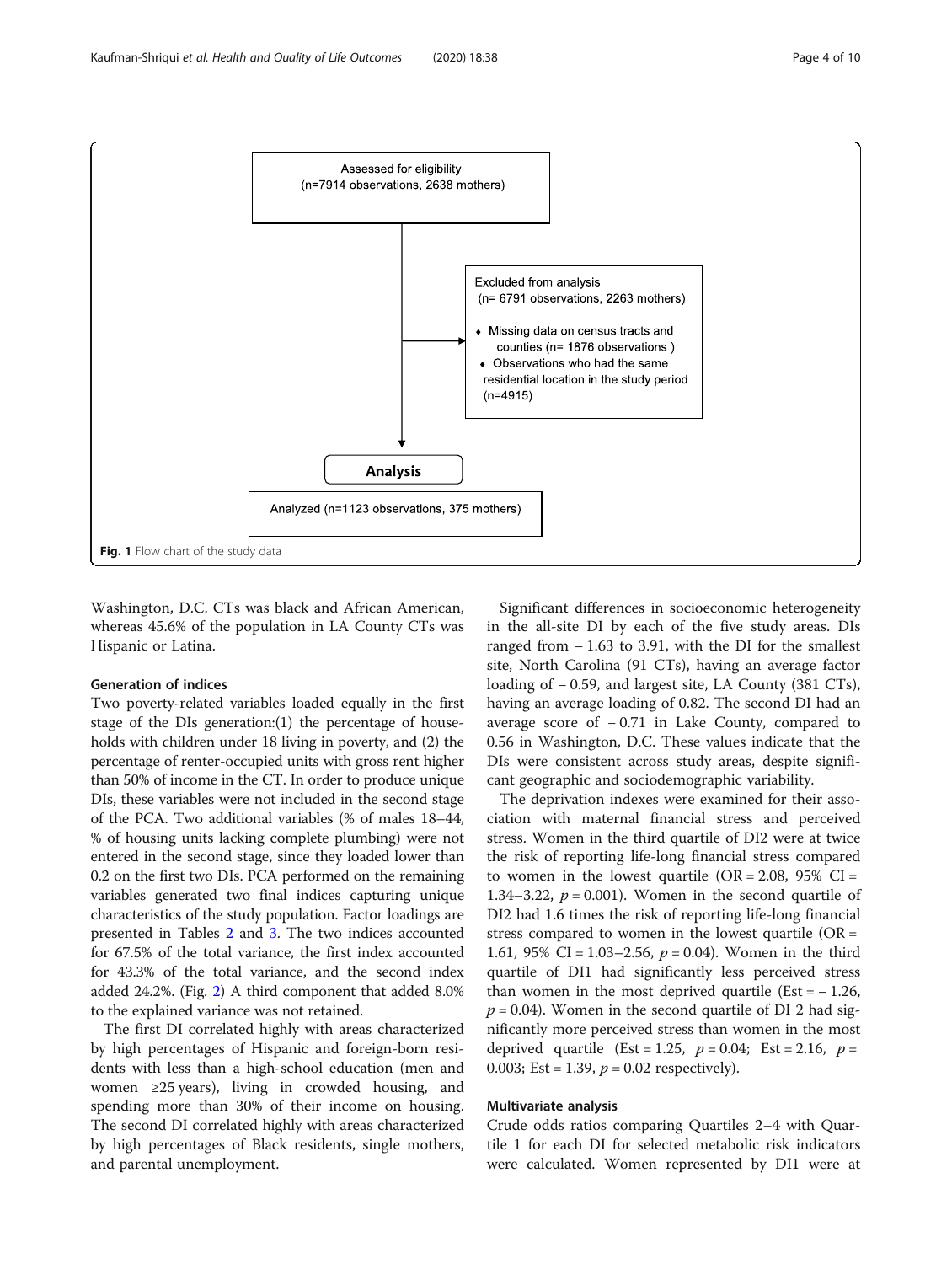<span id="page-4-0"></span>Table 1 Sociodemographic descriptions of each Community and Child Health Network (CCHN) study area. Means, counts or proportions (standard deviation), population, and top two quartiles (50%) of the population in the Census Tract (CT) by area, and deprivation index (DI) quartiles 1 and 2, year 2006 USA, census data

|                                                                             | Baltimore           | Lake County, Illinois              | DC           | LA           | NC           |
|-----------------------------------------------------------------------------|---------------------|------------------------------------|--------------|--------------|--------------|
| Number of CTs                                                               | 260                 | 142                                | 249          | 381          | 91           |
| Number of CTs, top 2 quartiles of factor 1                                  | 98                  | 52                                 | 96           | 288          | 21           |
| Number of CTs, top 2 quartiles of factor 2                                  | 169                 | 20                                 | 186          | 142          | 45           |
| Sociodemographic Characteristics - Mean (SD)                                |                     |                                    |              |              |              |
| Tract Population (complete sample in the CT)                                | 3532 (1502)         | 4778 (1543)                        | 3813 (1387)  | 4192 (1273)  | 4823 (1706)  |
| Tract population, top 2 quartiles of factor 1                               | 3058 (1319)         | 4641 (1497)                        | 3975 (1388)  | 4245 (1270)  | 4550 (1681)  |
| Tract population, top 2 quartiles of factor 2                               | 3430 (1485)         | 3942 (1729)                        | 3581 (1267)  | 4423 (1373)  | 4782 (1666)  |
| % poor families (under 1.30 of the poverty line)<br>w/ children < 18 years  | 15.6 (13.6)         | 9.3(10.1)                          | 13.5 (12.7)  | 20.5 (15.7)  | 17.1(11.5)   |
| Top 2 quartiles of factor 1                                                 | 24.3 (14.4)         | 17.9 (10.6)                        | 17.9(13.1)   | 25.3 (14.6)  | 25.7 (15.5)  |
| Top 2 quartiles of factor 2                                                 | 20.4 (13.9)         | 24.5(12.1)                         | 16.1(13.3)   | 29.2 (13.5)  | 23.5 (12.1)  |
| % housing occupancy > 1.0 (combining owner<br>and renter)                   | 2.1(2.4)            | 3.1(3.7)                           | 3.7(3.8)     | 15.7(13.3)   | 2.0(2.1)     |
| Top 2 quartiles of factor 1                                                 | 3.34(2.9)           | 6.6(3.8)                           | 6.34(4.5)    | 19.9 (12.2)  | 3.5(2.9)     |
| Top 2 quartiles of factor 2                                                 | 2.5(2.6)            | 6.7(3.9)                           | 3.9(3.9)     | 19.5 (11.6)  | 2.2(2.3)     |
| % housing units (combining owner and renter)<br>lacking complete plumbing   | 0.6(1.2)            | 0.5(0.9)                           | 0.4(1.3)     | 0.7(1.5)     | 0.7(1.3)     |
| Top 2 quartiles of factor 1                                                 | 0.49(1.1)           | 0.71(1.3)                          | 0.23(0.6)    | 0.87(1.7)    | 1.2(1.6)     |
| Top 2 quartiles of factor 2                                                 | 0.61(1.3)           | 0.80(1.4)                          | 0.41(1.32)   | 0.72(1.2)    | 0.9(1.5)     |
| % households with housing costs > 30% of<br>income                          | 35.2 (10.5)         | 38.5 (9.7)                         | 39.7 (12.6)  | 52.6 (16.7)  | 30.6 (9.7)   |
| Top 2 quartiles of factor 1                                                 | 38.8 (11.6)         | 45.9 (10.1)                        | 44.1 (14.7)  | 56.1 (16.6)  | 37.8 (11.9)  |
| Top 2 quartiles of factor 2                                                 | 37.2 (9.9)          | 48.2 (9.9)                         | 41.3 (12.9)  | 56.9 (15.5)  | 34.5 (10.3)  |
| % foreign born in the CT                                                    | 8.1(7.6)            | 17.8 (11.9)                        | 16.6(15.4)   | 35.2 (14.3)  | 4.5(4.9)     |
| Top 2 quartiles of factor 1                                                 | 8.3(9.6)            | 28.7 (11.3)                        | 25.8 (18.2)  | 39.7 (11.9)  | 5.9(6.5)     |
| Top 2 quartiles of factor 2                                                 | 6.0(6.3)            | 23.7 (14.10)                       | 13.1 (13.9)  | 34.3 (12.9)  | 4.1(5.8)     |
| Sociodemographic Characteristics                                            | Baltimore Mean (SD) | Lake County, Illinois<br>Mean (SD) | DC Mean (SD) | LA Mean (SD) | NC Mean (SD) |
| % children of single-parent female householder<br>(own children < 18 years) | 21.3 (13.8)         | 10.3(8.2)                          | 22.1(14.1)   | 16.1(9.7)    | 15.8(9.4)    |
| Top 2 quartiles of factor 1                                                 | 28.1 (13.3)         | 14.68 (8.8)                        | 23.84 (14.3) | 18.45 (9.3)  | 19.95 (13.7) |
| Top 2 quartiles of factor 2                                                 | 27.7 (12.5)         | 23.3 (11.2)                        | 26.3 (13.5)  | 24.4 (7.1)   | 20.3 (10.5)  |
| % females $> 25 <$ HS education in the CT                                   | 19.3 (11.5)         | 14.0(13.1)                         | 16.1(10.7)   | 28.8 (21.0)  | 17.4 (8.9)   |
| Top 2 quartiles of factor 1                                                 | 29.7 (10.1)         | 27.7 (12.3)                        | 24.76 (10.2) | 36.05 (18.5) | 25.65 (6.3)  |
| Top 2 quartiles of factor 2                                                 | 22.3 (11.3)         | 29.9 (13.3)                        | 17.06 (10.4) | 36.39 (16.1) | 21.43 (7.5)  |
| % males $> = 25 <$ HS education in the CT                                   | 22.0 (13.2)         | 14.4(14.1)                         | 17.7 (11.9)  | 29.1 (21.4)  | 21.2 (11.2)  |
| Top 2 quartiles of factor 1                                                 | 33.4 (11.5)         | 28.8 (13.8)                        | 27.3 (11.5)  | 36.7 (18.6)  | 33.6 (8.9)   |
| Top 2 quartiles of factor 2                                                 | 25.9 (13.0)         | 32.0 (15.2)                        | 18.7 (11.2)  | 39.2 (17.3)  | 26.3 (10.6)  |
| % female 22-44 unemployed in the CT                                         | 7.2(6.6)            | 5.7(5.1)                           | 8.8(7.4)     | 6.6(5.0)     | 9.2(7.3)     |
| Top 2 quartiles of factor 1                                                 | 8.8(7.4)            | 8.3 (5.76)                         | 9.4(7.7)     | 7.1(5.2)     | 13.2 (10.4)  |
| Top 2 quartiles of factor 2                                                 | 9.2(7.0)            | 13.4 (6.23)                        | 10.6(7.6)    | 8.9(5.8)     | 12.9(8.1)    |
| % male 22-44 unemployed in the CT                                           | 9.3(9.6)            | 6.4(5.0)                           | 9.2(7.9)     | 7.2(5.0)     | 7.9(6.4)     |
| Top 2 quartiles of factor 1                                                 | 12.1(11.2)          | 7.0(5.2)                           | 9.3(6.7)     | 7.6(5.2)     | 10.3(6.9)    |
| Top 2 quartiles of factor 2                                                 | 12.3 (10.3)         | 9.6(5.8)                           | 10.9(8.2)    | 9.9(5.3)     | 10.73(7.1)   |
| % renter-occupied units with gross rent > 30%                               | 57.0 (14.2)         | 53.3 (17.6)                        | 53.7 (13.2)  | 60.1 (12.7)  | 61.0 (13.5)  |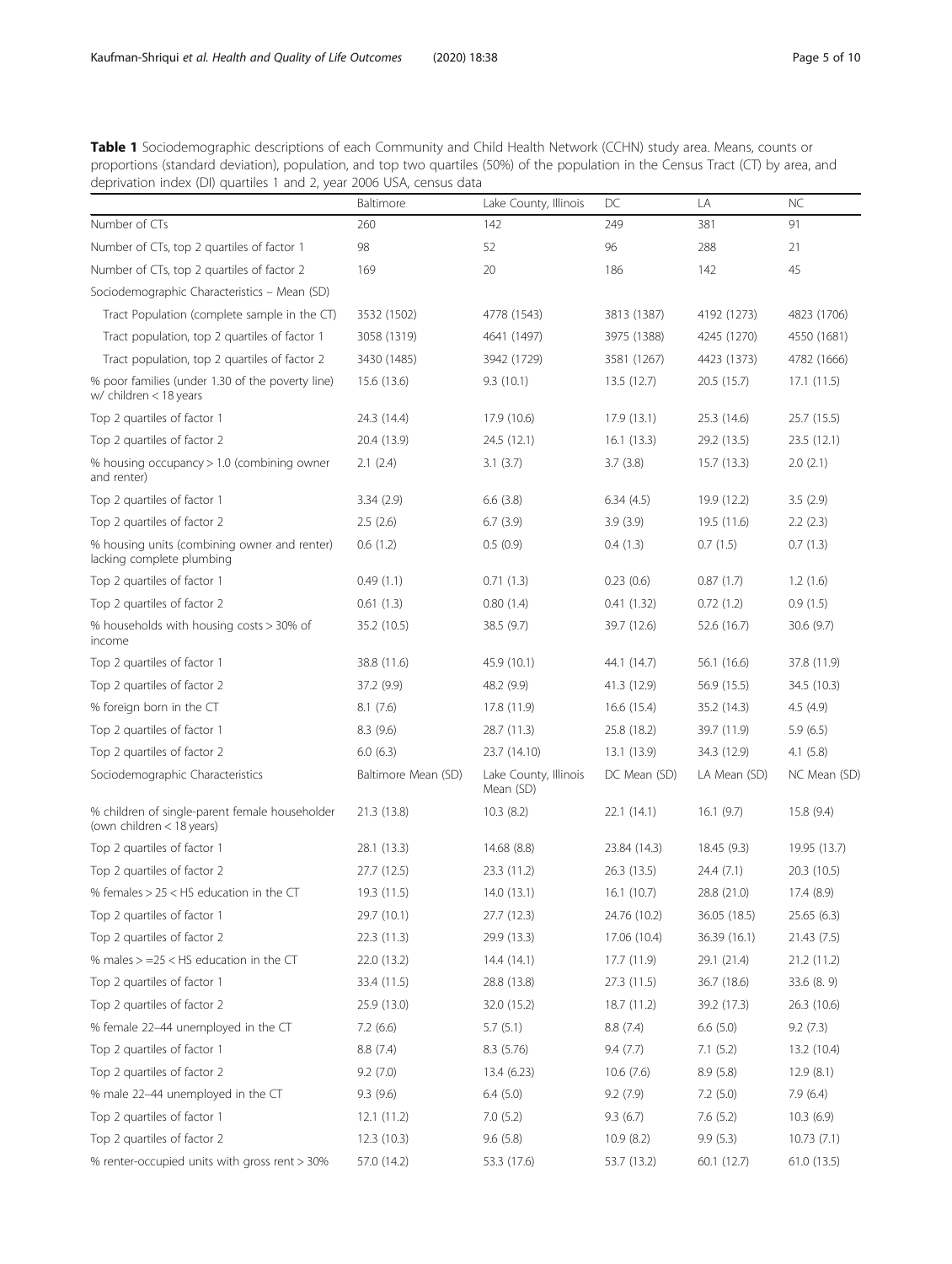<span id="page-5-0"></span>

| Table 1 Sociodemographic descriptions of each Community and Child Health Network (CCHN) study area. Means, counts or              |
|-----------------------------------------------------------------------------------------------------------------------------------|
| proportions (standard deviation), population, and top two quartiles (50%) of the population in the Census Tract (CT) by area, and |
| deprivation index (DI) quartiles 1 and 2, year 2006 USA, census data (Continued)                                                  |

|                                       | Baltimore   | Lake County, Illinois | DC           | LA          | <b>NC</b>   |
|---------------------------------------|-------------|-----------------------|--------------|-------------|-------------|
| of income in the CT                   |             |                       |              |             |             |
| Top 2 quartiles of factor 1           | 61.3(12.4)  | 54.8 (13.2)           | 54.8 (11.4)  | 62.8(10.7)  | 65.2(14.5)  |
| Top 2 quartiles of factor 2           | 61.2(11.8)  | 59.4 (13.7)           | 54.8 (12.4)  | 65.9 (9.8)  | 63.5(13.7)  |
| % black or African American in the CT | 57.8 (35.3) | 10.2(17.7)            | 65.9 (29.6)  | 18.6 (21.4) | 41.5 (21.9) |
| Top 2 quartiles of factor 1           | 66.7 (32.8) | 54.8 (13.2)           | 54.8 (11.4)  | 62.8 (10.7) | 65.2(14.5)  |
| Top 2 quartiles of factor 2           | 78.7 (21.9) | 40.2 (29.1)           | 78.9 (19.1)  | 36.0 (22.9) | 56.4 (20.0) |
| % Hispanic in the CT                  | 3.9(6.3)    | 20.8(21.5)            | 12.0(14.6)   | 45.6 (29.9) | 5.3(6.3)    |
| Top 2 quartiles of factor 1           | 5.9(9.1)    | 43.07 (20.4)          | 22.52 (18.3) | 56.4 (25.6) | 9.19(9.7)   |
| Top 2 quartiles of factor 2           | 2.9(5.5)    | 38.43 (22.9)          | 9.72(13.4)   | 54.2 (23.7) | 5.09(6.7)   |
| % males 18-44 in the CT               | 48.7 (14.9) | 49.3(9.5)             | 48.1 (14.6)  | 49.8 (12.1) | 49.6 (12.0) |
| Top 2 quartiles of factor 1           | 50.3(16.1)  | 50.7(11.6)            | 50.3(13.1)   | 49.7 (11.8) | 49.2 (15.3) |
| Top 2 quartiles of factor 2           | 47.8 (15.0) | 48.2 (17.6)           | 46.9 (14.7)  | 46.9 (11.9) | 47.8 (11.8) |

The CCHN is a collaborative partnership of five university departments and community partners. The following study sites were included in our sample: Washington, D.C.; Baltimore, Maryland; Los Angeles County, California; Lake County, Illinois; and seven counties in eastern North Carolina

higher risk for central obesity, with the most deprived group (Q4) at almost double the risk compared to the least deprived group (OR = 1.91, 95% CI:1.24–2.94,  $p =$ 0.003). Among the same population and across all arealevel categories, a higher risk for HDL cholesterol (≤40), was found  $(OR = 1.74, 95\% \text{ CI}: 1.18-2.54, p =$ 0.004).Area-level deprivation was inversely associated with the risk of clinically significant high systolic and diastolic blood pressure with the most deprived group (Q4) at third of the risk for clinically significant high systolic blood pressure and about half of the risk to clinically significant high diastolic blood pressure compared to the least deprived group  $(OR = 0.34, 95\% \text{ CI:}0.16-$ 0.74,  $p = 0.006$ ; OR = 0.46, 95% CI:0.27-0.80, p = 0.006 respectively).

Table 2 Community Child Health Network (CCHN) loadings for the first deprivation index

| Variables                                                                                                                         | Principal component<br>loading |
|-----------------------------------------------------------------------------------------------------------------------------------|--------------------------------|
| % Hispanic or Latina in the Census Tract                                                                                          | 0.94                           |
| housing occupancy $> 1.0$ person per room<br>(combining owner and renter)                                                         | 0.93                           |
| % females $\geq$ 25 with $\lt$ HS education in the Census<br>Tract                                                                | 0.88                           |
| % males $\geq$ 25 with <hs census="" education="" in="" td="" the="" tract<=""><td>0.84</td></hs>                                 | 0.84                           |
| % foreign born in the Census Tract                                                                                                | 0.79                           |
| % households with housing costs > 30% of income<br>(aggregate across income categories and<br>owner-occupied) in the Census Tract | 0.59                           |

Among women represented by DI2, models were significant for BMI ≥30 and A1c ≥5.6%; DI2 was associated with a higher risk of obesity among all area-deprived populations compared to the least area-deprived group (Q4-Q2 vs. Q1) with the most deprived group (Q4) at almost triple risk for obesity compared to the least deprived group (OR = 2.56, 95% CI:1.66–3.95,  $p < 0.001$ ). The risk of having A1c levels  $\geq 5.6\%$  was higher among women in Q4-Q2 than Q1, with the most deprived group (Q4) at almost double the risk compared to the least deprived group (OR = 1.93, 95% CI:1.28–2.90,  $p = 0.001$ .

The overall model of the composite risk score was significant among the population represented by DI2; the risk of belonging to the higher risk group (composite score 3–6) was higher among the DI2 Q2–42 population than the least area-deprived group  $(Q1)$ , p for trend< 0.001. Women in Q4, Q3, and Q2 were at a significantly higher risk than those in the lowest quartile (95% CI:

Table 3 Community Child Health Network (CCHN) loadings for the second deprivation index

| Variables                                                                                 | Principal component<br>loading |
|-------------------------------------------------------------------------------------------|--------------------------------|
| % black or African American in the Census Tract                                           | 0.83                           |
| % single-parent female householder with children<br>< 18 years of age in the Census Tract | 0.80                           |
| % female age 22-44 unemployed in the Census Tract 0.61                                    |                                |
| % male age 22-44 unemployed in the Census<br>Tract                                        | 0.60                           |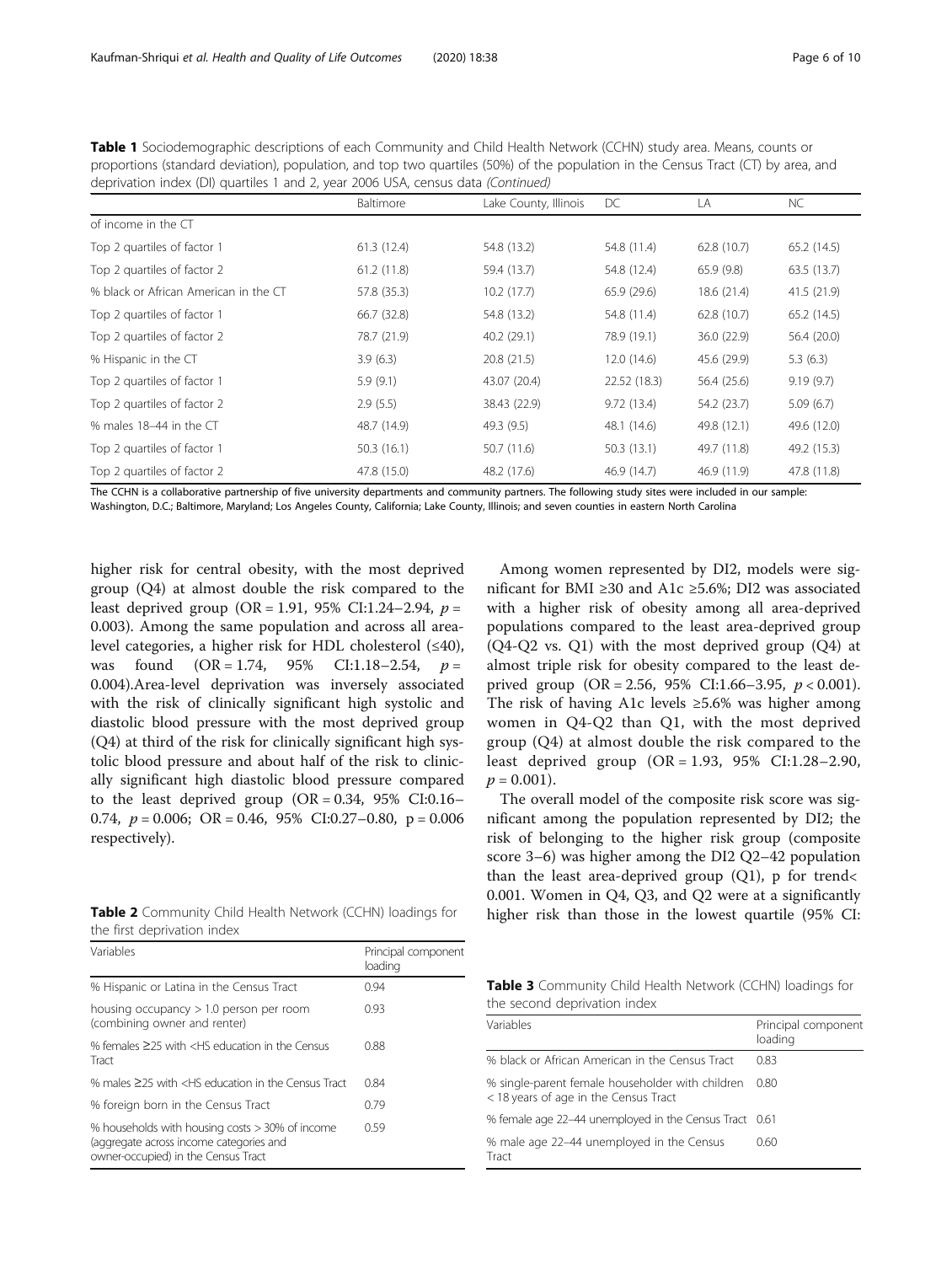<span id="page-6-0"></span>

0.12–0.74,  $p = 0.007$ ; 0.06–0.65;  $p = 0.02$ ; and 0.25–0.79,  $p < 0.001$  respectively). In comparison with LA, two sites were at significantly higher health risk: Baltimore (95% CI: 0.27–0.88,  $p = 0.0002$ ) and Washington, D.C. (95%) CI: 0.06–0.65,  $p = 0.02$ ). There was no significant correlation between DI1 and the higher risk group.

# Discussion

In this study, we created neighbourhood DIs that capture cross-disciplinary and community perspectives on area-level deprivation. We examined the relationship between neighbourhood deprivation and maternal postpartum health across five geographic areas in the United States. DIs were comprised of a set of neighbourhood characteristics identified as being highly relevant to women's health. We found a significant association between neighbourhood deprivation and health outcomes.

Most research on area deprivation and women's health has focused on adverse neonatal outcomes and premature birth or delivery complications [\[12](#page-8-0), [13](#page-8-0), [36,](#page-9-0) [38,](#page-9-0) [39](#page-9-0)]. The association between area-level deprivation and adverse health outcomes has been documented only among middle-aged and older women in the general French population, notably BMI, central obesity and the metabolic syndrome  $[40]$  $[40]$  $[40]$ . In that study, the prevalence of diabetes increased with deprivation and was more than two times higher among women in deprived areas than non-deprived women. Our results add to the literature on younger North American women's health in the postpartum period.

Postpartum period may cause major changes in women's social lives,physical and mental health; nearly 70% of women report at least one physical health problem within the first 12 months postpartum [[15](#page-8-0)]. The problem is reported to be of moderate severity for 25% of women and severe for 20%. Pregnancy-related health outcomes have a significant impact on women's abilities to work, look after their children, and undertake household chores, as well as their overall mental health.

Evidence suggests that the availability of energy-dense, nutrient low-food (e.g., fast food) is associated with neighbourhood deprivation [\[16](#page-8-0), [41\]](#page-9-0). Thus, individual dietary habits are influenced by such neighbourhood factors as food affordability, availability, and accessibility [[10](#page-8-0), [17\]](#page-8-0).

Among middle-aged and older women, area-level deprivation is associated with lower consumption of fruit and vegetables, less physical activity, and more smoking behaviours [\[19](#page-8-0)]. Mothers of newborns may be even more affected by the lack of food accessibility and affordability, since they may need to spend more to take care of their infant and may not have the flexibility to seek high-quality food.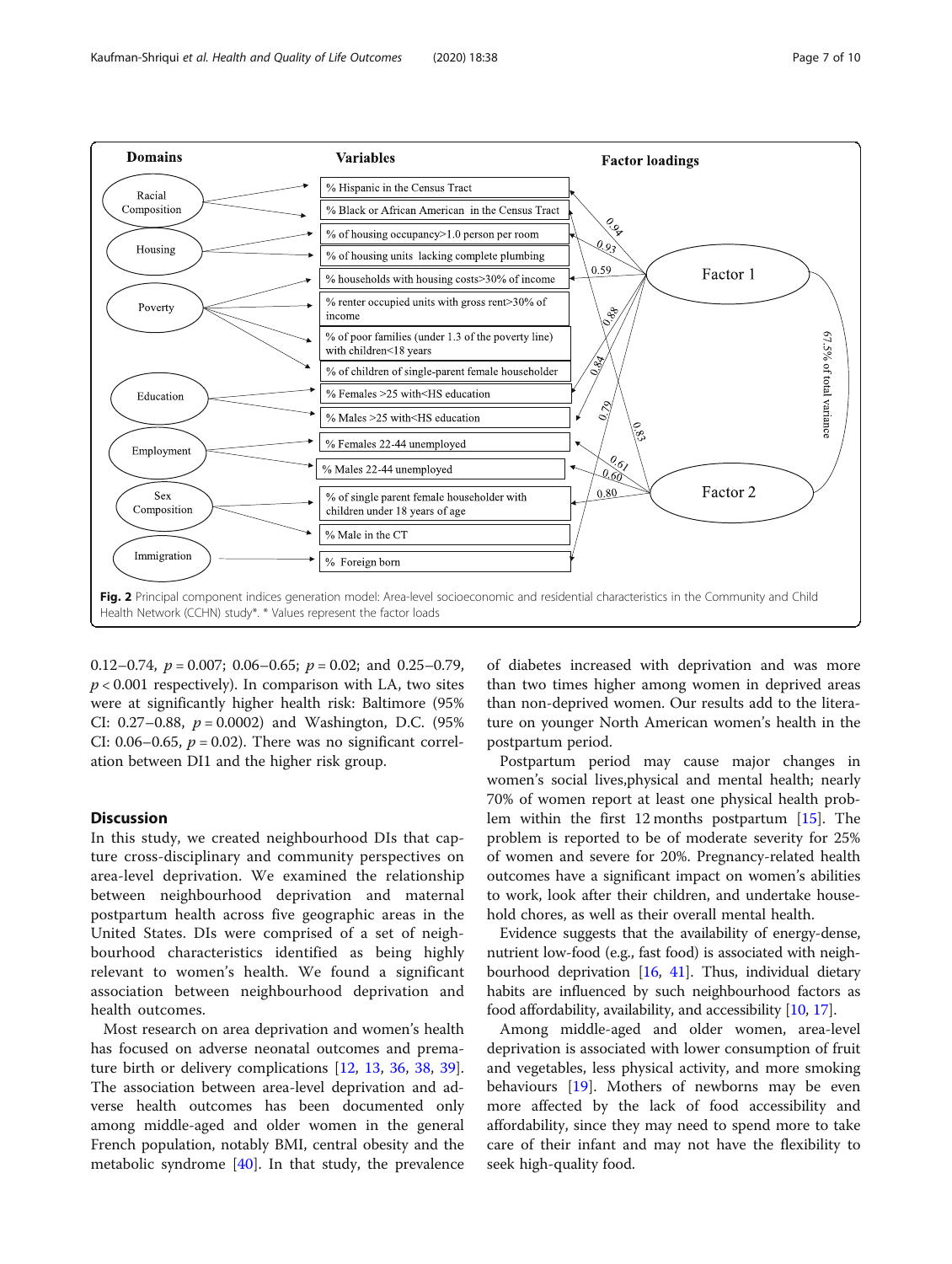Neighbourhood deprivation may also contribute to maternal adverse health outcomes through its impact on physical activity. A highly walkable neighbourhood promotes healthy habits, reducing the risk of obesity and type 2 diabetes mellitus [[42\]](#page-9-0). A systematic review reported that more people tend to engage in physical activity in neighbourhoods equipped with easily accessible, appealing facilities such as recreational parks, sport clubs, and clean sidewalks [[43](#page-9-0)].

We found significant differences in the relationship between neighbourhood deprivation and health outcomes among women of different races and ethnicities. Arealevel deprivation was inversely associated with the risk of clinically significant high systolic blood pressure among the population represented by DI1. A lower prevalence of high blood pressure among Hispanic adults than other ethnic groups has been documented despite a higher risk of central obesity and other risk factors. According to 2008 estimates, 18% of Hispanic adults 18 years of age or older have been diagnosed with hypertension, compared to 27% of non-Hispanic Whites and 32% of non-Hispanic Blacks [\[44\]](#page-9-0). In our sample, racial variation may stem from high levels of segregation, since people of different races/ ethnicities frequently live in different neighbourhoods [[45](#page-9-0)]. An increased risk of diabetes was found in CTs with high percentages of black women, but not in those with high percentages of Hispanic women despite the presence of central obesity, which is a major contributor to diabetes risk. In a meta-analysis, higher HA1c levels were observed among African Americans than non-Hispanics and whites [[46](#page-9-0)]. Ethno-racial differences in the risk of high blood pressure and diabetes should be further investigated at the individual level. The burden of metabolic risk factors among postpartum women underscores the urgent need to understand socioeconomic risk factors, in order to recommend targets for intervention.

These findings should be interpreted in light of the study's limitations. First, our sample was selected in specific U.S.A. locations, with oversampling of low socioeconomic and minority women; the results may not be generalizable to the entire population. The two unique DIs were generated in a result of principle components analysis which used a specific are-level characteristics and cannot be directly used but rather suggest a methodology to those investigating the influence of the socioeconomic context on health. Second, our data included women with type 2 diabetes mellitus prior to pregnancy and gestational diabetes mellitus during pregnancy. To assess the impact of this factor, we repeated the analyses with these women excluded and our results remained the same. Third, our results relate to the effect of the socio-economic context on health and thus enable a multilevel research, which will integrate individual-level data. Fourth, our data do not include information

regarding access to services and infrastructures that might be important in the postpartum period, such as food stores, well-baby care clinics, and parks.

# Conclusions

In conclusion, our results are consistent with past research and demonstrate that indicators of neighbourhood deprivation based on a broad set of area-level characteristics are useful for understanding metabolic risk in different racial groups and a wide variety of geographic settings. Furthermore, while variation may be observed across geographic areas, this effect appears to be similar across diverse settings. In future research, investigators should use our derived index to determine whether it is useful to predict other adverse health outcomes. Due to the cross-sectional nature of the study, it is hard to draw direct implications to the clinical setting; however, our findings suggest that two specific residential characteristics pose a greater risk on postpartum women to develop chronic conditions. If a clinic serves women at such an area, physicians working in it should be aware of the higher risk to develop chronic conditions among and screen for it.

Researchers investigating the pathways connecting neighbourhood environment to maternal postpartum metabolic risk should also include individual-level data, such as family history and individual lifestyle.

#### Abbreviations

ACS: American Community Survey; CBPR: community-based participatory research; CCHN: Community Child Health Network; CT: Census Tract; DCAC: Data Coordination and Analysis Centre; DI: Deprivation Index; GEE: Generalized Estimating Equation; PCA: Principal Component Analysis

#### Acknowledgments

This paper is designated a Core Paper of the Child Community Health Network (CCHN), because it reflects major ideas and work considered central to our network. Accordingly, the last designated author is the network itself, preceded by the names of those on the writing team who directly prepared this paper, listed in the order the team judged best reflects their relative contributions. Members of each site are listed below.

#### Author's contributions

Contributors PO, PS, MV, CDS, TNKR, MMH, RL, VMC, and the CCHN produced the data used in this study. Contributors VKS PO and VM were responsible for data analysis, with intellectual contributions from PS CDS, TNKR, MMH, RL, and VMC. VKS and PO wrote the first and consecutive drafts of the paper, together with VM and JM. All authors contributed to the conception and design of the paper, interpretation of the data, critical revision of the manuscript, and development of the intellectual content; all authors approved the final version of the manuscript.

#### Funding

The CCHN is supported through cooperative agreements with the Eunice Kennedy Shriver National Institute of Child Health and Human Development (U HD44207, U HD44219, UHD44226, U HD44245, U HD44253, U HD54791, U HD54019, U HD44226-05S1, U HD44245-06S1, R03HD59584) and the National Institute for Nursing Research (U NR008929).

#### Availability of data and materials

Datasets and research resources associated to this study can be accessed via [NIH.com](http://nih.com), at: [https://www.nichd.nih.gov/research/supported/cchn.](https://www.nichd.nih.gov/research/supported/cchn) CCHN data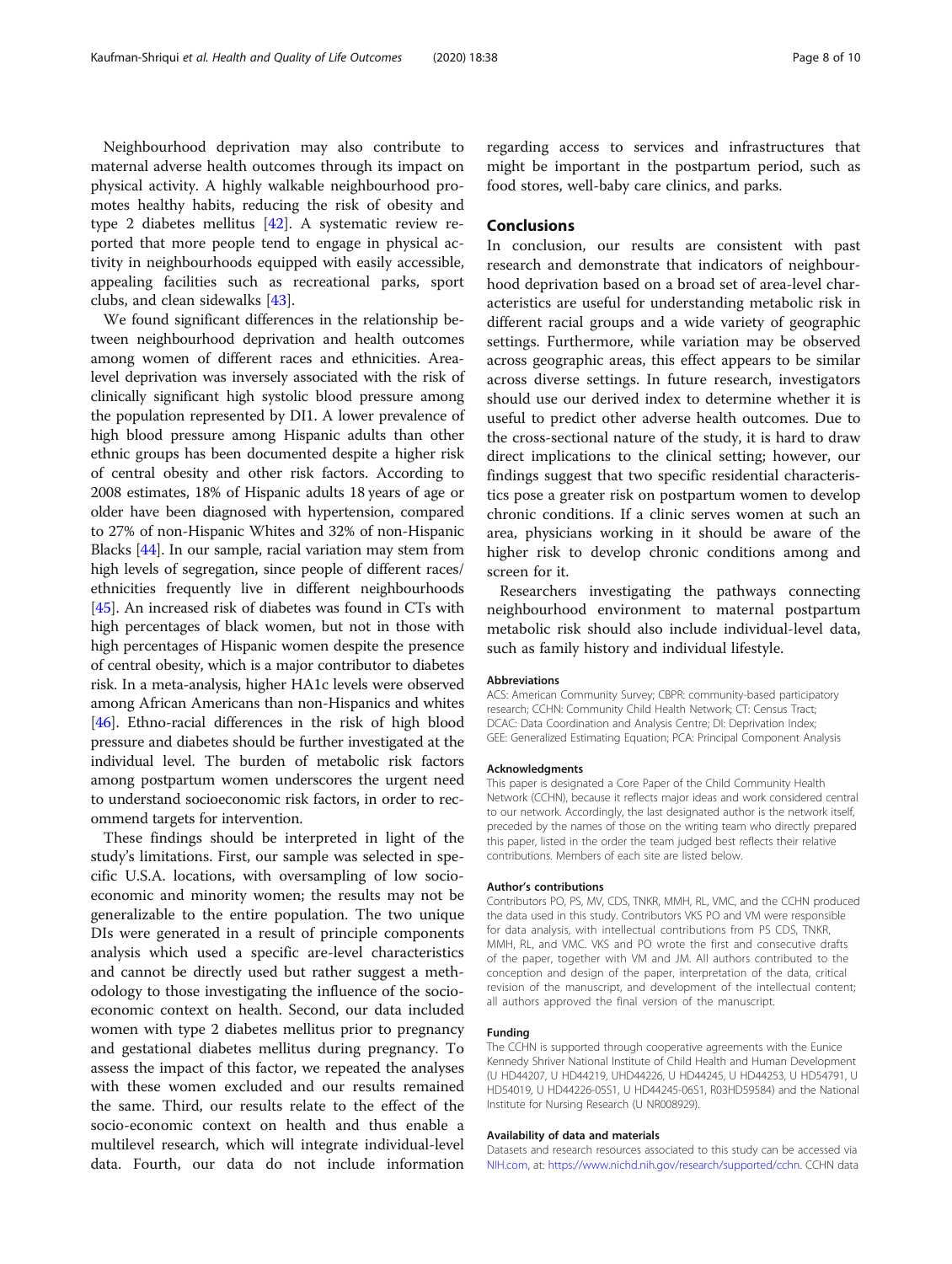<span id="page-8-0"></span>are available in NICHD's [Data and Specimen Hub \(DASH](https://dash.nichd.nih.gov/)). [https://dash.nichd.](https://dash.nichd.nih.gov/) [nih.gov/](https://dash.nichd.nih.gov/)

#### Ethics approval and consent to participate

Ethics approval was sought from and given by the respective Research Ethics Boards at the institutions affiliated with each of the PIs in the five study sites, a written informed consent was obtained for the participants, which included permission to access medical records of the mother and newborn.

#### Consent for publication

Not applicable.

#### Competing interests

The authors declare that they have no competing interests.

#### Author details

<sup>1</sup>Department of Nutrition Sciences, School of Health Sciences, Ariel University, Ariel, Israel. <sup>2</sup>The Center for Urban Health Solutions (C-UHS), St, Michael's Hospital, Toronto, Canada. <sup>3</sup>Alma and Baxter Richard Chair in Inner City Health, St. Michael's Hospital, 30 Bond St, Toronto, ON M5B 1W8, Canada. <sup>4</sup> Dalla Lana School of Public Health, University of Toronto, Toronto, Ontario, Canada. <sup>5</sup>Johns Hopkins Bloomberg School of Public Health, Baltimore, Maryland, USA. <sup>6</sup>Baltimore Healthy Start, Inc 2521 N. Charles Street, Baltimore, MD 21218, USA. <sup>7</sup> Department of Paediatric Medicine, Hospital for Sick Children, Toronto, Ontario, Canada. <sup>8</sup>Senior Director of Clinical Affairs and Quality Assurance, Baltimore Healthy Start, Inc, 2521 N. Charles Street, Baltimore, MD 21218, USA. <sup>9</sup>Department of Psychology, University of California, Los Angeles, CA, USA. 10Eunice Kennedy Shriver National Institute of Child Health and Human Development National Institutes of Health, Bethesda, MD, USA.<sup>11</sup>Department of Health Policy and Administration, Pennsylvania State University, 504S Ford, University Park, PA 16802, USA. <sup>12</sup>Department of Health Behavior, School of Public Health, University of Alabama at Birmingham, 1665 University Blvd., 227 RPHB, Birmingham, AL 35294, USA. 13Department of Public Health Sciences, A210, Penn State College of Medicine, 90 Hope Frive, Suite 2200, Hershey, PA 17033-0855, USA.

# Received: 8 July 2018 Accepted: 16 January 2020 Published online: 22 February 2020

#### References

- 1. Doubeni CA, Schootman M, Major JM, Stone RA, Laiyemo AO, Park Y, Lian M, Messer L, Graubard BI, Sinha R, et al. Health status, neighborhood socioeconomic context, and premature mortality in the United States: the National Institutes of Health-AARP diet and health study. Am J Public Health. 2012;102(4):680–8.
- 2. Meijer M, Rohl J, Bloomfield K, Grittner U. Do neighborhoods affect individual mortality? A systematic review and meta-analysis of multilevel studies. Social science & medicine (1982). 2012;74(8):1204–12.
- 3. Walker RJ, Smalls BL, Campbell JA, Strom Williams JL, Egede LE. Impact of social determinants of health on outcomes for type 2 diabetes: a systematic review. Endocrine. 2014.
- 4. Krishnan S, Cozier YC, Rosenberg L, Palmer JR. Socioeconomic status and incidence of type 2 diabetes: results from the Black Women's health study. Am J Epidemiol. 2010;171(5):564–70.
- 5. Hystad P, Carpiano RM, Demers PA, Johnson KC, Brauer M. Neighbourhood socioeconomic status and individual lung cancer risk: evaluating long-term exposure measures and mediating mechanisms. Social science & medicine (1982). 2013;97:95–103.
- Kawakami N, Li X, Sundquist K. Health-promoting and healthdamaging neighbourhood resources and coronary heart disease: a follow-up study of 2 165 000 people. J Epidemiol Community Health. 2011;65(10):866–72.
- Diez Roux AV, Merkin SS, Arnett D, Chambless L, Massing M, Nieto FJ, Sorlie P, Szklo M, Tyroler HA, Watson RL. Neighborhood of residence and incidence of coronary heart disease. N Engl J Med. 2001;345(2):99–106.
- Schempf A, Strobino D, O'Campo P. Neighborhood effects on birthweight: an exploration of psychosocial and behavioral pathways in Baltimore, 1995-- 1996. Social science & medicine (1982) 2009. 68(1):100–10.
- 9. Kamndaya M, Thomas L, Vearey J, Sartorius B, Kazembe L. Material deprivation affects high sexual risk behavior among young people in urban slums, South Africa. Journal of urban health : bulletin of the New York Academy of Medicine. 2014.
- 10. Kegler MC, Swan DW, Alcantara I, Feldman L, Glanz K. The influence of rural home and neighborhood environments on healthy eating, physical activity, and weight. Prevention science : the official journal of the Society for Prevention Research. 2014;15(1):1–11.
- 11. Messer LC, Vinikoor-Imler LC, Laraia BA. Conceptualizing neighborhood space: consistency and variation of associations for neighborhood factors and pregnancy health across multiple neighborhood units. Health & place. 2012;18(4):805–13.
- 12. O'Campo P, Burke JG, Culhane J, Elo IT, Eyster J, Holzman C, Messer LC, Kaufman JS, Laraia BA. Neighborhood deprivation and preterm birth among non-Hispanic Black and white women in eight geographic areas in the United States. Am J Epidemiol. 2008;167(2):155–63.
- 13. Schempf AH, Kaufman JS, Messer LC, Mendola P. The neighborhood contribution to black-white perinatal disparities: an example from two North Carolina counties, 1999-2001. Am J Epidemiol. 2011;174(6):744–52.
- 14. Kramer MR, Waller LA, Dunlop AL, Hogue CR. Housing transitions and low birth weight among low-income women: longitudinal study of the perinatal consequences of changing public housing policy. Am J Public Health. 2012; 102(12):2255–61.
- 15. Kahn RS, Zuckerman B, Bauchner H, Homer CJ, Wise PH. Women's health after pregnancy and child outcomes at age 3 years: a prospective cohort study. Am J Public Health. 2002;92(8):1312–8.
- 16. Chin MH. Quality improvement implementation and disparities: the case of the health disparities collaboratives. Med Care. 2011;49(Suppl):S65–71.
- 17. Bombard JM, Dietz PM, Galavotti C, England LJ, Tong VT, Hayes DK, Morrow B. Chronic diseases and related risk factors among low-income mothers. Matern Child Health J. 2012;16(1):60–71.
- 18. Pickett KE, Pearl M. Multilevel analyses of neighbourhood socioeconomic context and health outcomes: a critical review. J Epidemiol Community Health. 2001;55(2):111–22.
- 19. Messer LC, Laraia BA, Kaufman JS, Eyster J, Holzman C, Culhane J, Elo I, Burke JG, O'Campo P. The development of a standardized neighborhood deprivation index. Journal of urban health : bulletin of the New York Academy of Medicine. 2006;83(6):1041–62.
- 20. Rajaratnam JK, Burke JG, O'Campo P. Maternal and child health and neighborhood context: the selection and construction of area-level variables. Health & place. 2006;12(4):547–56.
- 21. Messer LC, Vinikoor LC, Laraia BA, Kaufman JS, Eyster J, Holzman C, Culhane J, Elo I, Burke JG, O'Campo P. Socioeconomic domains and associations with preterm birth. Social science & medicine (1982). 2008; 67(8):1247–57.
- 22. Meyer JD, Warren N, Reisine S. Racial and ethnic disparities in low birth weight delivery associated with maternal occupational characteristics. Am J Ind Med. 2010;53(2):153–62.
- 23. Miranda ML, Messer LC, Kroeger GL. Associations between the quality of the residential built environment and pregnancy outcomes among women in North Carolina. Environ Health Perspect. 2012;120(3):471–7.
- 24. Janevic T, Stein CR, Savitz DA, Kaufman JS, Mason SM, Herring AH. Neighborhood deprivation and adverse birth outcomes among diverse ethnic groups. Ann Epidemiol. 2010;20(6):445–51.
- 25. Matijasevich A, Victora CG, Lawlor DA, Golding J, Menezes AM, Araujo CL, Barros AJ, Santos IS, Barros FC, Smith GD. Association of socioeconomic position with maternal pregnancy and infant health outcomes in birth cohort studies from Brazil and the UK. J Epidemiol Community Health. 2012; 66(2):127–35.
- 26. Kim D, Saada A. The social determinants of infant mortality and birth outcomes in Western developed nations: a cross-country systematic review. Int J Environ Res Public Health. 2013;10(6):2296–335.
- 27. Auger N, Giraud J, Daniel M. The joint influence of area income, income inequality, and immigrant density on adverse birth outcomes: a populationbased study. BMC Public Health. 2009;9:237.
- 28. Thurston RC, El Khoudary SR, Derby CA, Barinas-Mitchell E, Lewis TT, McClure CK, Matthews KA. Low socioeconomic status over 12 years and subclinical cardiovascular disease: the study of women's health across the nation. Stroke. 2014;45(4):954–60.
- 29. Ramey SL, Schafer P, DeClerque JL, Lanzi RG, Hobel C, Shalowitz M, Chinchilli V, Raju TN. The preconception stress and resiliency pathways